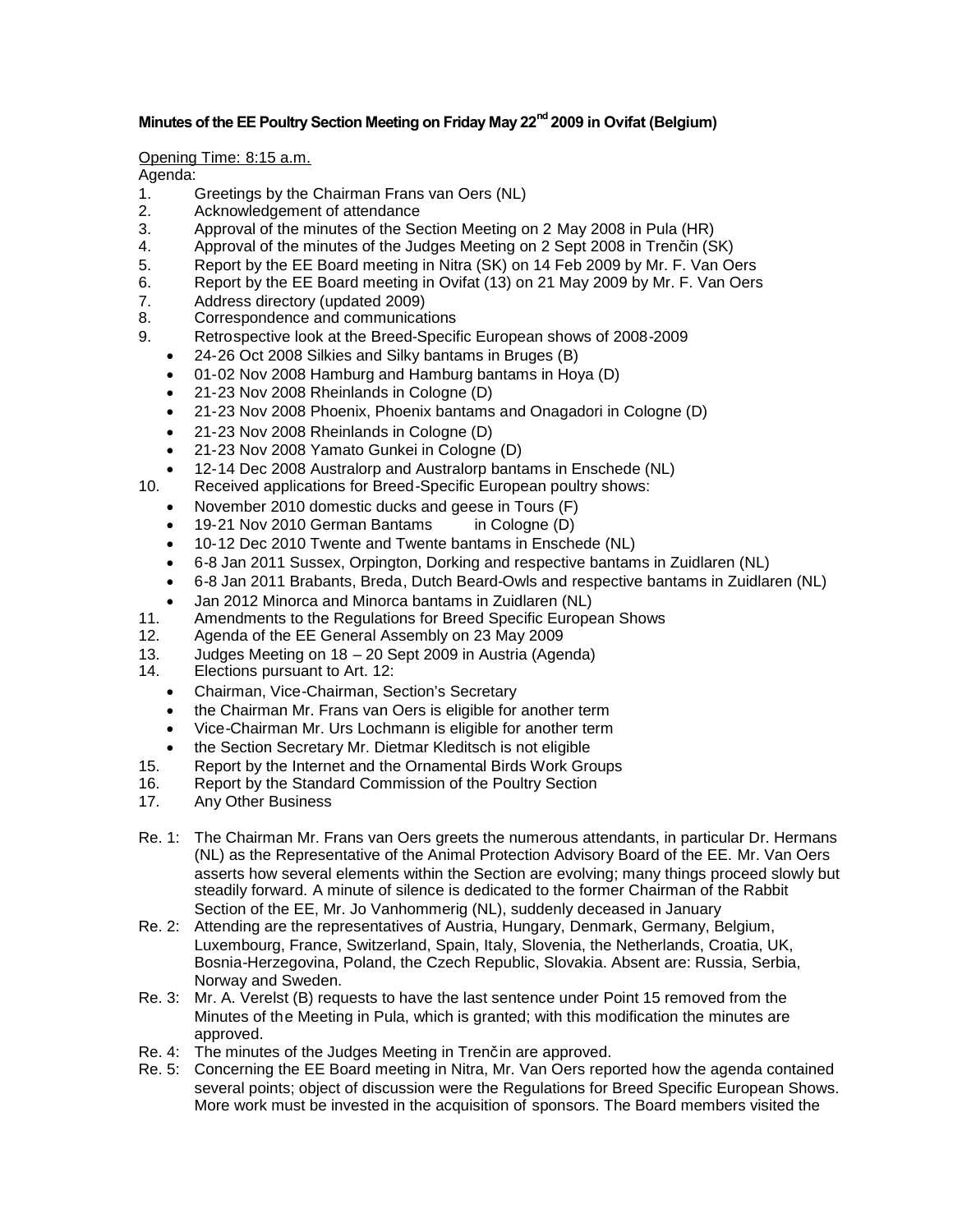exhibition halls for the EE Show 2009. The next EE yearly meetings are scheduled to take place in Spain (2010), in Hungary (2011) and in Germany (2012).

- Re. 6: The EE Board meeting in Ovifat dealt with the following subjects: A new federation for waterfowl has been founded in England; uniformity for the rings being used within the EE; the EE -Show 2012 is to take place in Leipzig (D) and in 2015 in Metz (F); the Regulations for Breed Specific European Shows; advertising of the European Show 2009 in Nitra must take place in all Sections.
- Re. 7: The addresses of the Federations of Poland, Croatia and Bosnia-Herzegovina must be updated with the latest details.
- Re. 8: The Chairman of the Swiss Federation of Pure-Bred Poultry Breeders Mr. Martin Wyss informs the attendants that Mr. H. Zürcher is retiring as a representative of the Central Region within the ESC and Switzerland suggests Mr. Michel Bovet as a successor; this change does not meet with objections.
- Re. 9: The Chairman Mr. Frans van Oers evaluates the recent Breed Specific European Shows:
	- The EE Show for Silkies and respective bantams could have been better organised
	- Exhibitors from five countries took part in the EE Show for Hamburg and Hamburg bantams, exhaustive information was provided and the show was very successful;
	- The EE Rheinland show was a very good one as well;
	- The Phoenix, Phoenix bantams and Onagadori had only two countries and a limited amount of animals;
	- The Ko Shamo EE Show had an interesting level of participation
	- Only 31 Yamato Gunkeis from two countries
	- The Australorp and Australorp bantams show had exhibitors from 3 countries.
- 

 $\bullet$ 

- Re. 10: To the applications already listed in the agenda the following must be added:
	- Bielefeld and Bielefeld bantams: 14-16 Jan 2011 in Luxembourg
	- All Game bantams: 14-16 Jan 2011 in Luxembourg
	- Brahma and Brahma bantams: 2012 in NL
	- Mr. W. Littau (DK) encourages the organisers of breed specific European shows to promote more actively their events and to involve all the EE countries well on time.
	- All applications are accepted
- Re. 11: Concerning the amendments to the Regulations for Breed Specific European Shows recommended by the EE Board, Mr. W. Riebniger (D) says one should not aim at reducing the frequency of these shows; According to Mr. W. Littau, these shows are meant to bring people together; Mr. H. Zürcher (CH) wishes thse shows to be (made) more interesting. Breed Specific European shows are not to take place in the same country twice in a row within the two years interceding between one EE All-Breed European Show and the next
- Re. 12: Applications by the EE Board concerning the admission of two Federations from the same country, which involves new regulations re. the right of vote of member countries, and the qualifying courses for judges were discussed: there are doubts as to the restrictions that are being suggested for the courses for judges.
- Re. 13: The core theme of the judges meeting of 18-20 Sept 2009 in Linz (A) will be the evaluation of pure—bred poultry. This is in order to ensure that all judges engaged in the EE Show in Nitra (SK) will apply correctly the evaluation system in place for European shows. Mr. H. Stroblmair (A) asks that animals from France, Switzerland but especially from Slovakia and the Czech Rep are brought to the meeting. After that, the next judges meeting will take place in 2010 in Luxembourg; An organiser for 2012 is still needed, possibly in cooperation with the Pigeon **Section**
- Re. 14: The Chairman Mr. Frans van Oers (NL) and the Vice-Chairman Mr. Urs Lochmann are available for a second term. Both are elected unanimously. The current Secretary Mr. Dietmar Kleditsch (D) is not eligible; The candidate to succeed him is Mr. Wilhelm Riebniger (D). As it appears from an inquiry by the election officers, no other candidates are available. Mr. Riebniger is elected unanimously. The Chairman Mr. Frans van Oers thanks the Secretary hitherto in charge Mr. Dietmar Kleditsch for his 12 year's commitment in this office.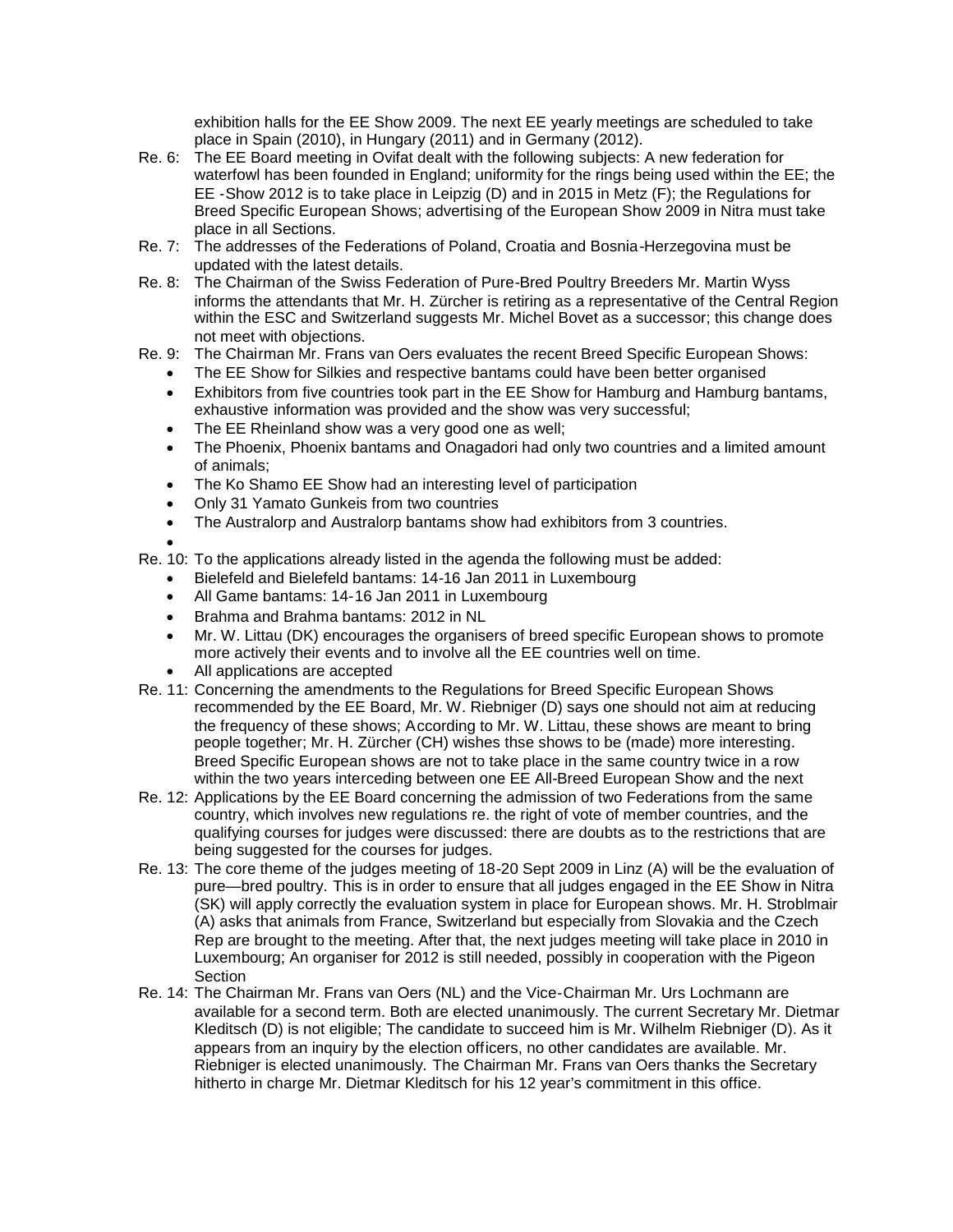- Re. 15: Mr. H. Zürcher (CH) relates about the Internet Work Group which after his retirement consists of Mr. KL. v. d. Hoek (NL) and W. Littau (DK). A successor to Mr. H. Zürcher must be still found. The list of recognised breeds and colours is uploaded on the web site and enriched by many illustrations. The Ornamental Birds Section must be activated, there are hardly any results. Mr. U. Lochmann encourages the Ornamental Birds Work Group to intensify its work. The breed specific European shows should be announced and presented on the Internet.
- Re. 16: The Chairman of the ESC-P reports on the work carried out by the Standard Commission during their meetings in Trenčin (SK), Pohlheim (D) and Ovifat (B). These meetings saw the completion of the list of recognised breeds and colour varieties and the updating of the colour descriptions. Deadline for the submittal of new entries by the various countries is February 1<sup>st</sup>. The weighing of specimens of the following breeds was carried out: Twente, Orpington, Welsum and Leghorn (German selection). As a consequence, it is recommended to refer more consistently to the standard weight by the evaluation of specimens of these breeds. The standard for the Sicilian Buttercup was defined in agreement with the breed's country of origin Italy. Mr. A. Verelst worked on a proposal for the Serama standard; the ESC-Poultry decided to concentrate on the existing main colour varieties. Splash as a colour definition remains valid and will be provided with an exact description. In case of missing nails on the back toes of ducks the evaluation shall not exceed 92 points. The Butterscotch colour variety for Call Ducks shall remain valid, as new illustrations have been acquired which point in the direction of light blue-fawn in the female. Ardennaise bantams are present in Belgium in three colour varieties for Silver. The Polish bantams in the hitherto khaki colour variety are called light grey; The sex-linked parts of the plumage departing from this colour will be illustrated in detail in the colour description.

The standard of the Hooked-Bill Duck was updated as requested by the Special Club. The German Breeding and Admission Committee (BZA) suggested allowing for the time being multiple spurs in the cockerels of the Liége and Bruges Game, which was granted.

Re. 17: Mr. Stefano Bergamo is available to carry out translations into English. Mr. Nermin Saracevic presents the Bosnian Federation, which counts 1,700 members in 25 associations, of which ca. 1,000 are pigeon breeders, 300 pure-bred poultry breeders, 110 rabbit breeders and 150 are active in the breeding of birds. The national breed is the Bosnian Crower. Ing. Jozef Demeter (SK) reports about the upcoming EE Show, for which halls totalling 40,000  $\textsf{m}^{\textsf{Z}}$  are available. Poultry breeding has a great tradition at national shows in Slovakia: Mr.  $\dot{\phantom{a}}$ Demeter warmly invites all EE countries to be in Nitra. The EE Chairman Mr. Urs Freiburghaus (CH) conveys the greetings of the EE Board and expresses his satisfaction for the numerous attendance to the meeting in Ovifat. Likewise, it will be necessary to join forces in order to achieve a high number of entries for the EE Show in Nitra. This gives us the opportunity to unite even more closely the East and the West. No country will be at any disadvantage as a result of the requests submitted by the EE Board;

however, in countries with two Federations such as for example Italy, Spain and Serbia, the second federation could be acquired as a EE member.

Mr. Leon Tarasewicz from Poland illustrates the situation within the fancy breeders organisation of his country. The Gallus Association exists since 1999 and organises exhibitions with up to 900 specimens, that are evaluated according to the Standard for Europe The expectation is to enter in Nitra 130 poultry specimens.

As no further point needs to be discussed the Chairman Mr. Frans van Oers thanks the attendees for the active and fruitful cooperation and closes the meeting at 12:45.

Dietmar Kleditsch, Minute Taker Translation: Stefano Bergamo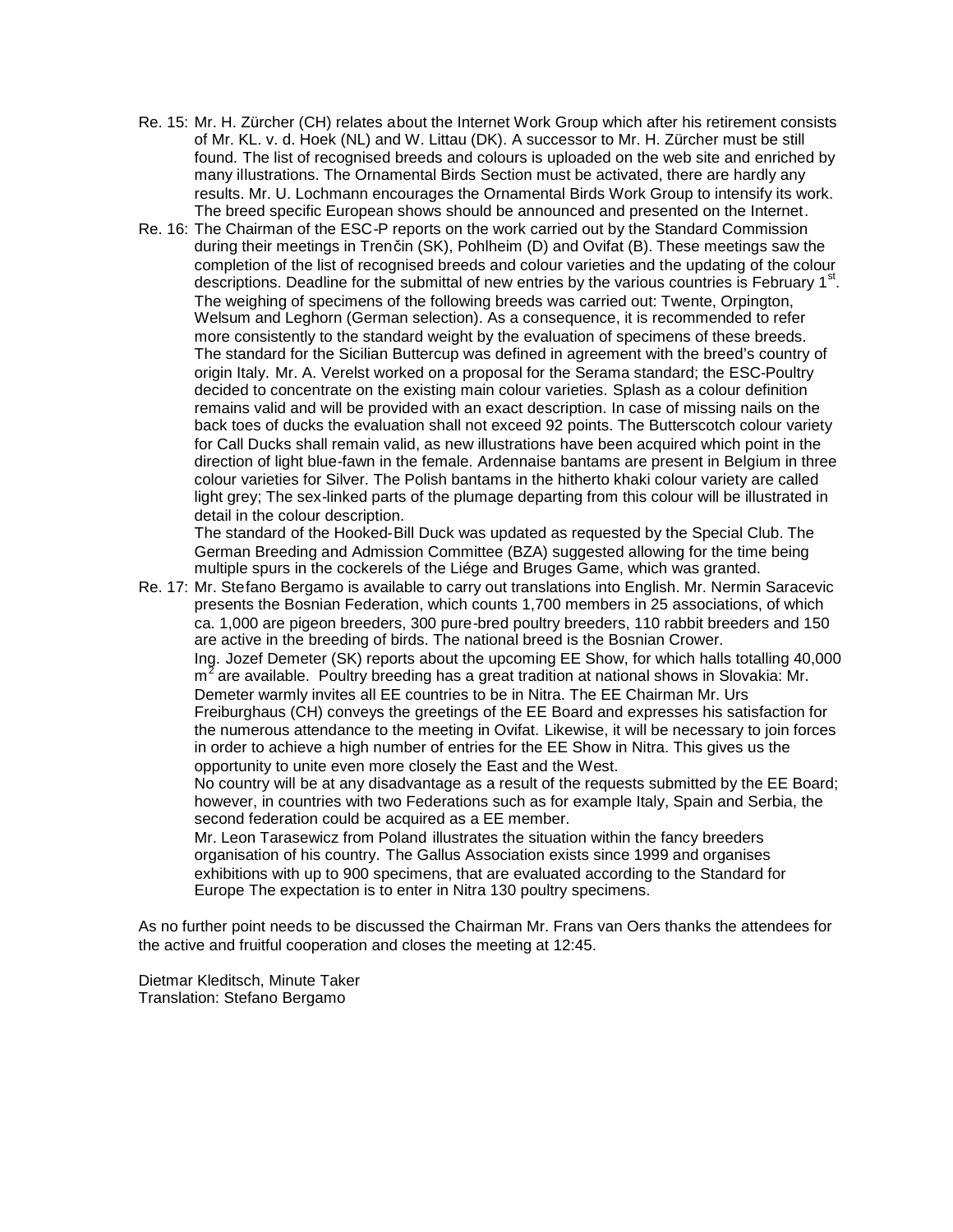